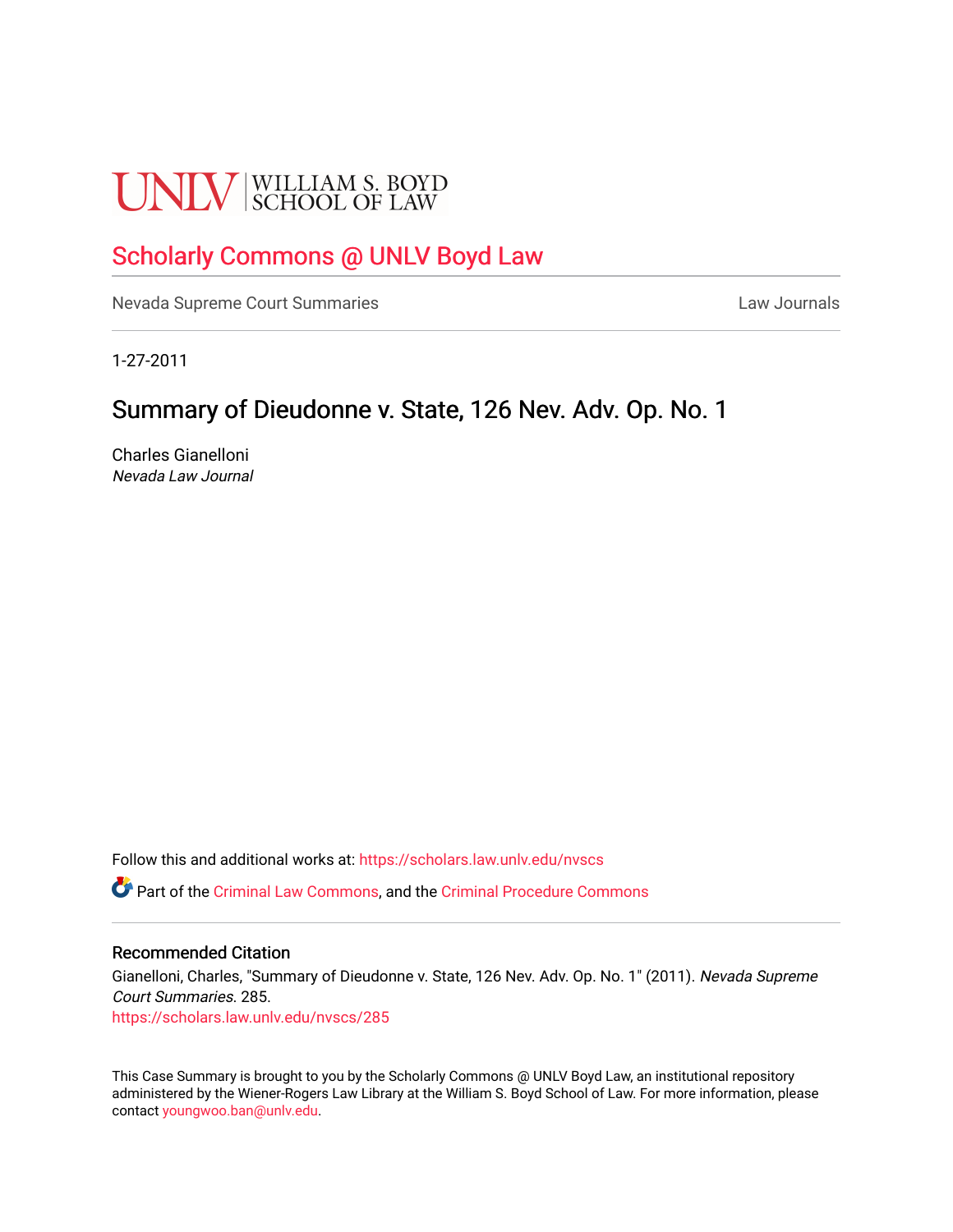#### *Dieudonne v. State*, 126 Nev. Adv. Op. No. 1 (January 27, 2011) [1](#page-1-0) CRIMINAL LAW AND RPOCEDURE

#### **Summary**

Appeal from a criminal defendant claiming an absolute right to be sentenced by the same judge who accepted his plea deal. Defendant also objects to victim impact statements that were given at his sentencing trial, but were not properly sworn.

#### **Disposition/Outcome**

The Nevada Supreme Court held that absent an express agreement, there is no absolute right to be sentenced by the same judge who accepts the plea. Additionally, the Court reaffirmed that victim impact statements must be sworn, but failure to do so in this case did not rise to the level of plain error.

#### **Factual and Procedural History**

The State charged Abell Dieudonne with conspiracy to commit burglary, attempted robbery with a deadly weapon, conspiracy to commit murder, and murder with a deadly weapon, in connection with the robbery and murder of Giovanna Simmons. The State alleged that Dieudonne and McNair sought to burglarize the Simmons home. Additionally, the State alleged that McNair was the one who entered the Simmons home, robbed her, and killed her. Meanwhile, Dieudonne served as McNair's lookout and getaway driver.

Dieudonne entered his plea before Judge Elizabeth Gonzalez. Dieudonne agreed to plead guilty to conspiracy to commit robbery, robbery with a deadly weapon, and to second-degree murder. In return, the State would not object to the conspiracy charge running concurrently with the other charges. During the plea discussions between Dieudonne and Judge Gonzalez, the Judge used the pronoun "I" several times when explaining sentencing discretion; however, she never stated that she would be the one who sentenced the defendant.

Prior to sentencing, the case was transferred to Judge Douglas Smith. During the sentencing hearing, when Judge Smith asked defense counsel if there was a legal reason not to go forward with sentencing, counsel said no. Defense counsel also did not object to Judge Smith as presiding over the sentencing hearing. During the hearing, the victim's friends and family gave impact statements. The statements were racially biased, profane, and contained threats – all directed at Dieudonne.

Judge Smith sentenced Dieudonne to serve 12 to 72 months on the conspiracy charge, two consecutive terms of 60 to 180 months on the robbery with a deadly weapon charge, and 120 months to life on the murder charge. Judge Smith ordered the sentences to run consecutively. Expecting the sentences to run concurrently, defense counsel discussed this with Judge Smith. Judge Smith, acknowledging that Dieudonne likely thought Judge Gonzalez would sentence him, amended the judgment, allowing the conspiracy charge to run concurrently with the robbery and murder charges.

<span id="page-1-0"></span><sup>&</sup>lt;sup>1</sup> By Charles Gianelloni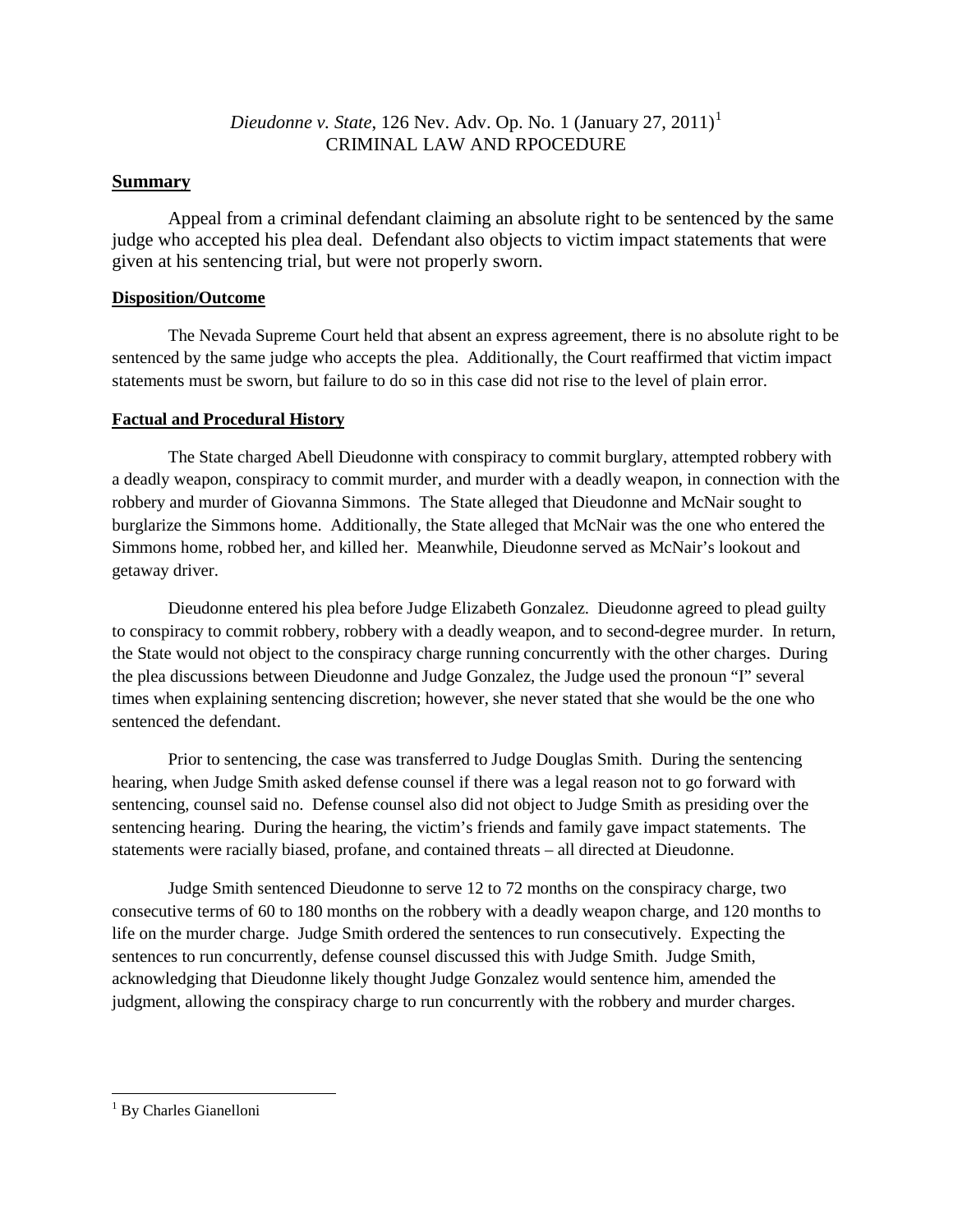On Appeal, Dieudonne contends that he was entitled to be sentenced by the judge who took his plea. He also contends that he was entitled to a hearing where those making impact statements were properly sworn, and without racial insults and profanity.

#### **Discussion**

#### *Failure to Object*

Writing for the Court, Justice Cherry explained that because Dieudonne failed to object to his sentencing by Judge Smith or to the victim impact statements, the Court would review his arguments on appeal for plain error only. The Court explained that the error must be clear and must affect the defendant's substantial rights. Further, Dieudonne must show that the error was prejudicial to in order to prove it affected his substantial rights.

#### *Sentencing Requirements*

Dieudonne argued that due process entitled him to be sentenced by the same judge that took his plea. He also argued that he entered the plea with an expectation that Judge Gonzalez would sentence him. Dieudonne relied heavily on *People v. Arbuckle*,<sup>[2](#page-2-0)</sup> a California case where the California Supreme Court dealt with the same issue. There, the judge who accepted a defendant's plea was transferred to another department.<sup>[3](#page-2-1)</sup> The defendant objected during sentencing, requesting the previous judge; the court denied the request. $4$  On appeal, the court agreed with the defendant and held that the sentence imposed by another judge could not stand.<sup>[5](#page-2-3)</sup>

The Court then chronicled *Arbuckle* and its progeny, noting that California courts have interpreted *Arbuckle* in various ways. Some of the courts have interpreted it to mean there is an implied term in plea deals that the same judge will both take the plea and sentence the defendant.<sup>[6](#page-2-4)</sup> Other California courts have rejected the proposition that the judge who accepts the plea must always be the same judge who sentences the defendant.<sup>[7](#page-2-5)</sup>

The Court also recounted federal circuit court decisions. The Eighth Circuit has held that there is no federal right to be sentenced by the same judge who took the plea.<sup>[8](#page-2-6)</sup> The same is true in the Eleventh Circuit<sup>[9](#page-2-7)</sup> as well as in the Third Circuit.<sup>[10](#page-2-8)</sup>

The Nevada Supreme Court concluded that *Arbuckle* went too far by recognizing an absolute right to be sentenced by the judge who accepted the plea. The Court was worried about acknowledging such an absolute right many reasons. If it accepted that argument, then defendants could profoundly affect proceedings, simply based on an unmentioned expectation. It would also interfere with the district courts' authority to manage their caseloads. And allowing

<span id="page-2-1"></span><span id="page-2-0"></span><sup>&</sup>lt;sup>2</sup> 587 P.2d 220, 224-25 (Cal. 1978).<br>
<sup>3</sup> *Id.* at 222.<br>
<sup>4</sup> *Id.*<br>
<sup>5</sup> *Id.* at 225.

<span id="page-2-2"></span>

<span id="page-2-4"></span><span id="page-2-3"></span><sup>&</sup>lt;sup>6</sup> *See, e.g.*, People v. Letteer, 127 Cal. Rptr. 2d 723, 732-34 (Ct. App. 2002).<br>
<sup>7</sup> *See, e.g.*, People v. Hsu, 85 Cal. Rptr. 3d 566, 574 (Ct. App. 2008).<br>
<sup>8</sup> *See, e.g.*, Taylor v. Bowersox, 329 F.3d 963, 969 (8th C

<span id="page-2-5"></span>

<span id="page-2-6"></span>

<span id="page-2-7"></span>

<span id="page-2-8"></span>